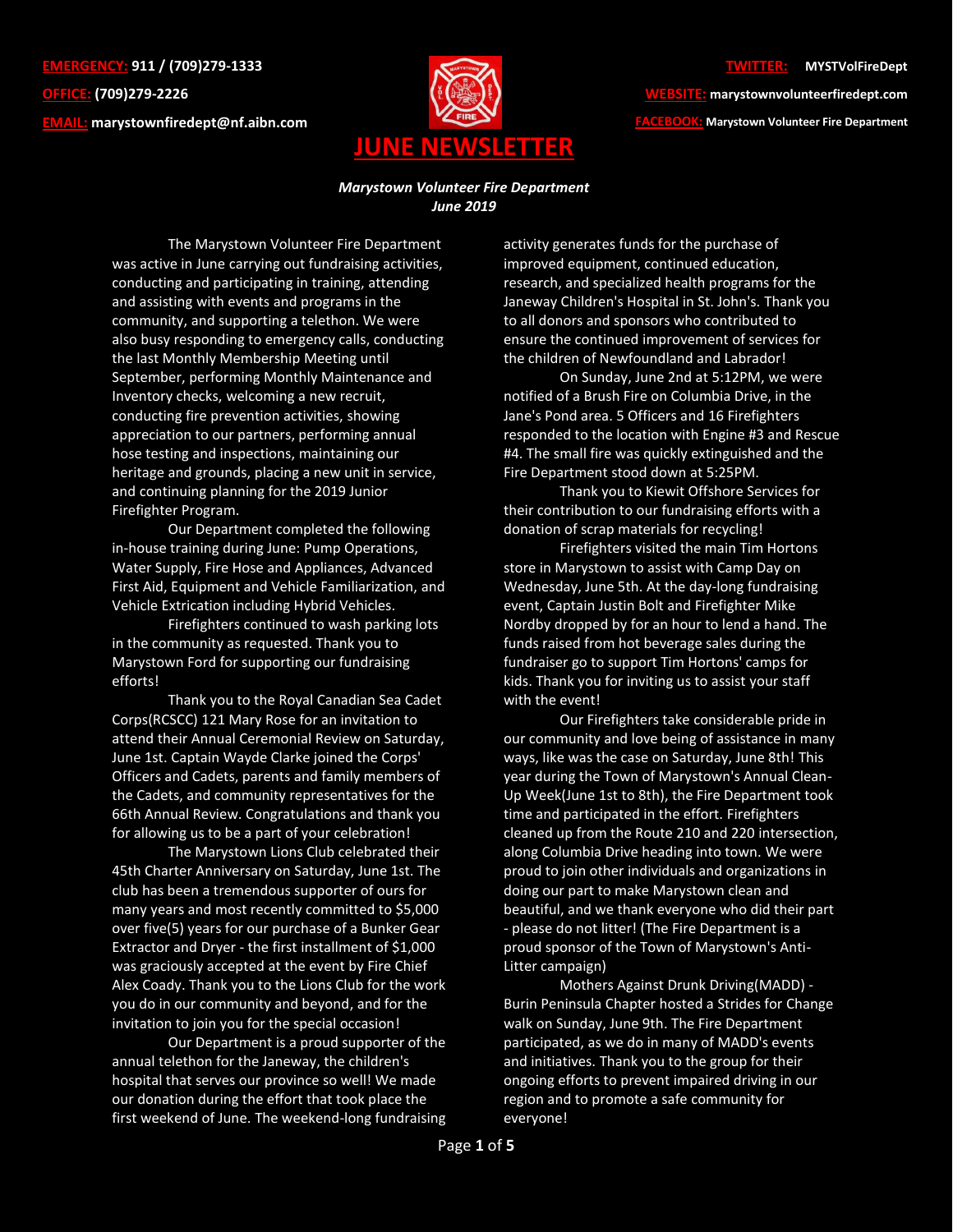Firefighters availed of Advanced First Aid for Firefighters training in June. In recent years, groups of our Firefighters have completed the course which advances first aid knowledge and skills. Another group continued with this training and recertification this month. Thank you to our Firefighters for their continued commitment to further their training!

The Law Enforcement Torch Run for the Burin Peninsula North Special Olympics Team was held at the Kaetlyn Osmond Arena on Wednesday, June 12th due to inclement weather. Their event began with a short parade for the team from the Community Credit Union to the Arena. We were glad to participate with the team, fellow first responders, team family members and supporters again this year! Great job by Firefighter Jerry Hanrahan on the BBQ too!

On Thursday, June 13th, at 5:47PM, we were provided a report of a Structure Fire on Ville Marie Drive in Creston North. 5 Officers and 12 Firefighters responded to the location, but upon arrival it was determined to be a false alarm. We stood down and returned to the Fire Hall. The scene was also attended to by Marystown Ambulance and the Royal Canadian Mounted Police(RCMP).

On Saturday, June 15th at 11:22AM, we were notified of a Commercial Fire Alarm at 76 Ville Marie Drive, the Marystown Hotel and Convention Center, via 911. The alarm was related to a fire in the kitchen of PJ Billington's, the restaurant at the hotel. 3 Officers and 13 Firefighters responded to the hotel with Ladder #1, Engine #3 and Rescue #4. Upon arrival on scene, Firefighters entered to quickly contain and extinguish the fire. The building was then ventilated and checked to ensure there were no further issues. Marystown Ambulance and the RCMP also attended to the scene. The Fire Department stood down at 1:40PM and returned to the Fire Hall. Thank you to the Salvation Army for their continued support when we attend emergency scenes!

Thank you to everyone who made our Annual "Grand in EACH Hand" another success! The ticket draw was live on Facebook on Sunday, June 16th. Congratulations to Emma Myles on winning the ticket draw in support of the Cancer Relay for Life. \$2,000 was awarded to the winner and the other \$2,000 was donated towards the cause. The annual fundraiser is for an important cause and is undertaken as a show of support to fellow Firefighter and cancer survivor Terry Price.

We welcomed new Recruit Chris Emmink the middle of June. Welcome aboard, we look forward to working with you!

Thank you to the local Sobeys for their commitment to fire safety. Our Fire Prevention

Committee would like to say a great work by all at your fire drill on Tuesday, June 18th.

Our Firefighters and partners gathered for a brunch on Sunday, June 23rd. We always enjoy the opportunities to bring our partners along with us for events throughout the year. Thank you to our partners for all their love and support!

The Heritage and the Fire Hall and Training Grounds Committees partnered to complete maintenance work of our Memorial Monument and grounds. The Heritage Committee also took time to clean-up Engine #1, our first Fire Truck - 1967 Dodge. Thank you to all involved in the efforts!

On Wednesday, June 26th at 8:18PM, we received a report of a fire in a wooded area off of Atlantic Street. 4 Officers and 10 Firefighters responded with Engine #3 and Rescue #4, but we were cancelled en route as it was a false alarm.

The Fire Department would like to officially announce the addition of Unit #1 to active service, though you may have seen the vehicle in use already. The unit is the Fire Chief's vehicle, and replaces an older vehicle which has been removed from service. Thank you to the Town of Marystown for providing and purchasing this vehicle which will serve Fire Chief Coady and the entire Department well over the coming years!

Our summer Weekend Duty schedule came into effect the last weekend of June/start of July. The schedule is comprised of five(5) teams who rotate and cover two(2) weekends each during the busy summer months. The schedule ensures there is adequate service coverage for our town at all times. Thank you to our Firefighters for your commitment to the residents and businesses of the Town of Marystown!

On Saturday, June 29th at 4:22PM, we were notified of a residential Fire Alarm activation at 57 Ville Marie Drive via a monitoring station. 4 Officers and 8 Firefighters responded to the residence with Engine #3 and Rescue #4. Upon arrival on scene, no issues were found and the activation was confirmed as a false alarm. We cleared the scene and returned to the Fire Hall at 4:45PM.

The Junior Firefighter Committee wrapped up recruitment activities for the 2019 Program. The committee is now busy planning for the program which begins mid-September and we look forward to welcoming another group of youth into our Hall!

Our 13th Annual Demolition Derby is just a month away! On Sunday, August 4th, the event will take place at 2PM in the pit in Black Brook, along the highway between Burin and Marystown. Are you interested in driving a vehicle in the Derby(license required)? Do you have a vehicle you no longer use and would like to donate? If you answered yes to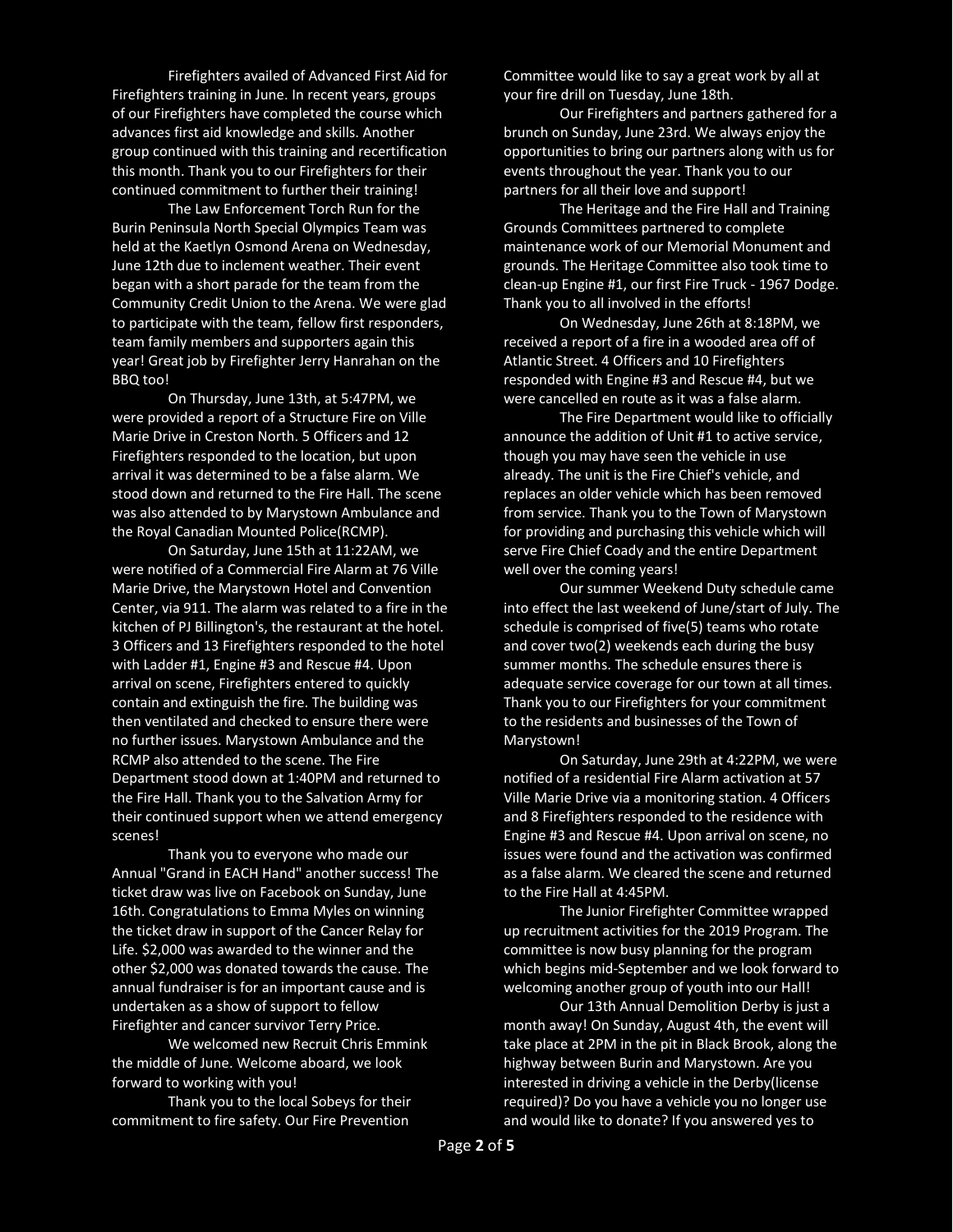either of the questions above, please contact the Fire Hall at (709)279-2226. We look forward to hearing from you!



**Picture 1. Pump Operations Training**



**Picture 2. RCSCC 121 Mary Rose Cadets Annual Ceremonial Review**



**Picture 3. Donation from the Lions Club**



**Picture 4. Thank you to the Marystown Lions Club**



**Picture 5. Tim Hortons' Camp Day**



**Picture 6. Community Clean-up**



**Picture 7. MADD Strides for Change**



**Picture 8. Anti-Litter Campaign**



**Picture 9. Torch Run for Special Olympics**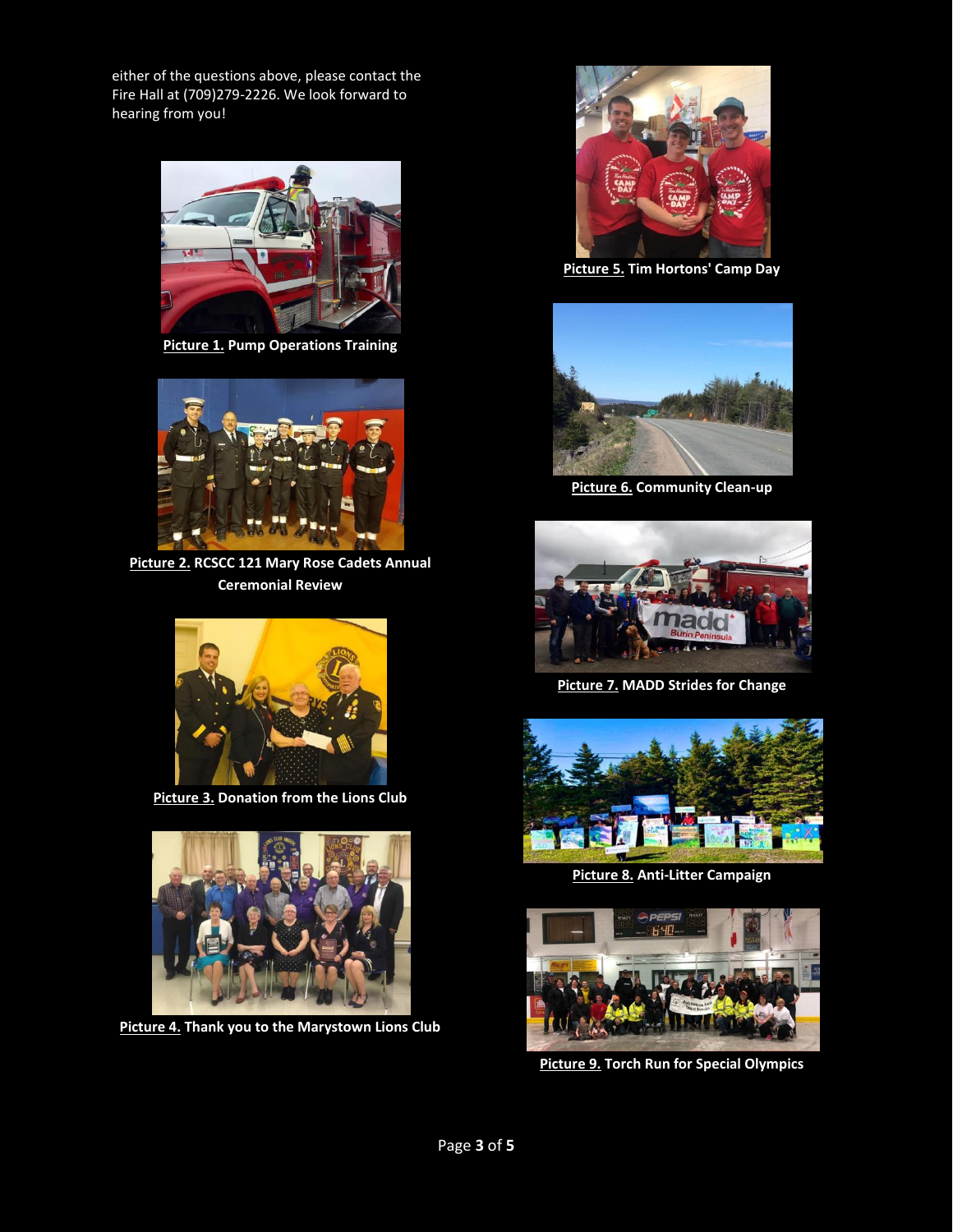

**Picture 10. Torch Run for Special Olympics**



**Picture 11. Commercial Fire at PJ Billington's**



**Picture 12. Grand in Each Hand Ticket Draw**



**Picture 13. Fire Drill at Sobeys**



**Picture 14. Advanced First Aid Training**



**Picture 15. Annual Hose Testing**



**Picture 16. Taking Pride in Engine #1**

## *Upcoming Events:*

**\* Monday, July 1st, 2019** - Participation in the Canada Day Parade and Service beginning at 10:30AM in Marystown. **\* Monday, July 1st, 2019** - Assistance with the Canada Day fireworks show at the Track and Field Complex at 10PM; weather permitting.

**To schedule a demonstration, presentation or tour, call us at (709)279-2226 or email [marystownfiredept@nf.aibn.com\\*](mailto:marystownfiredept@nf.aibn.com)**